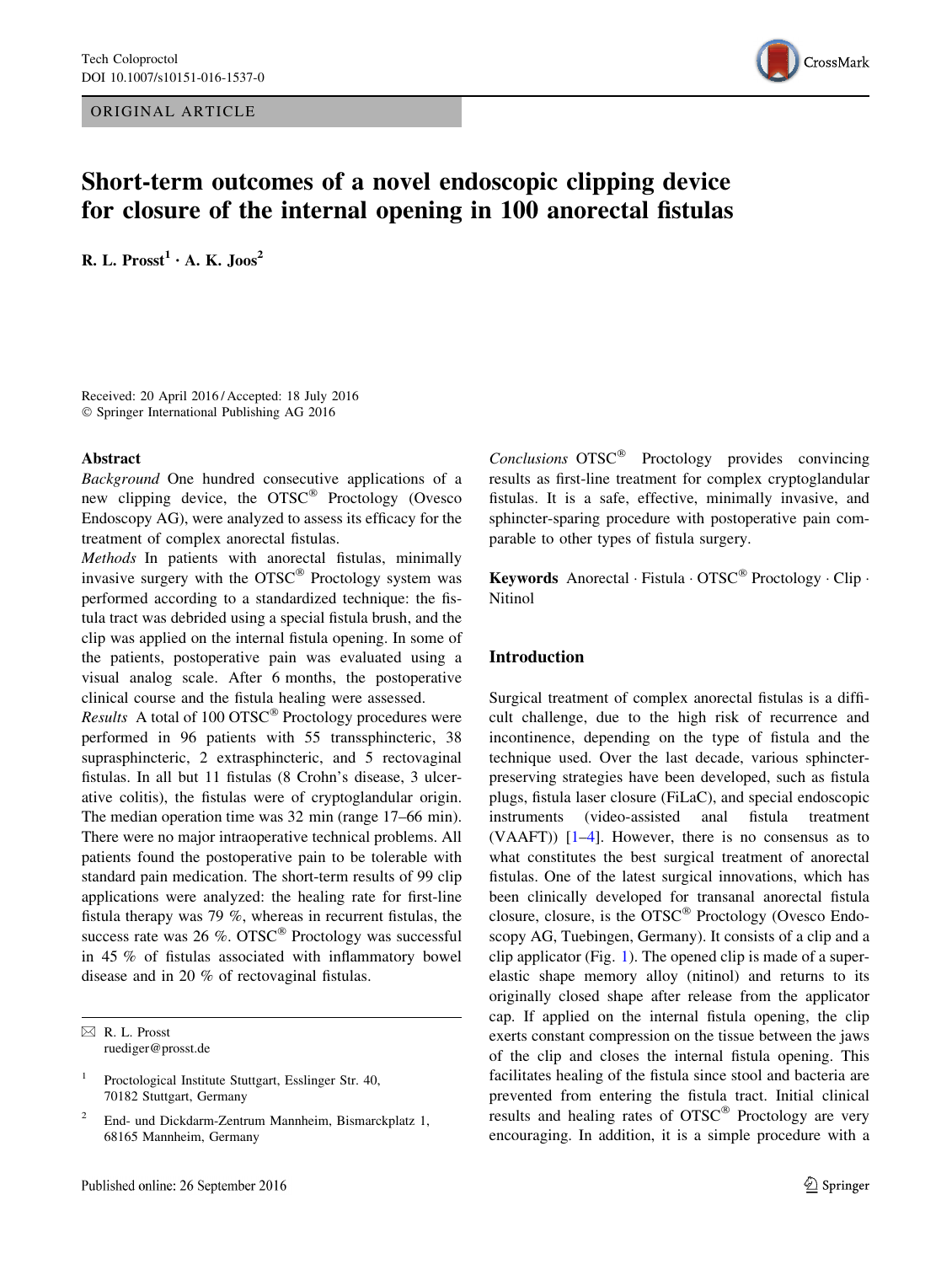<span id="page-1-0"></span>

Fig. 1 OTSC<sup>®</sup> Proctology system consists of the clip and the clip applicator. The clip is 14 mm in diameter and made of super-elastic shape memory alloy (nitinol). A special fistula brush and an anchor device and a clip cutter are accessories of the OTSC<sup>®</sup> Proctology system

minimally invasive and sphincter-preserving approach [\[5](#page-5-0)]. We evaluated the first consecutive  $100 \text{ OTSC}^{\circledR}$  Proctology applications in two surgical centers, and to our knowledge, this is the largest series reported in the literature so far.

# Materials and methods

To assess the short-term efficacy and safety of the OTSC Proctology system in patients with complex anorectal fistulas, a retrospective analysis of surgical results of two high-volume fistula centers was performed. The procedures were performed by five experienced rectal surgeons who decided before and during surgery whether a patient was eligible for fistula clip closure. All types of fistulas (transsphincteric, suprasphincteric, extrasphincteric, and rectovaginal) of cryptoglandular origin or associated with CD/UC were treated, either as first-line therapy or due to fistula recurrence. All patients gave written informed consent to the surgical procedure and were treated with a standardized approach. Because of the retrospective analysis of data and the use of a CE-marked medical product, no study-specific requirements were necessary. Surgery and its evaluation were performed in accordance with ethical standards (Declaration of Helsinki).

In all patients, a seton was placed into the fistula tract at least 6 weeks before fistula closure. Any active inflammation or abscess was ruled out before surgery. Preoperatively oral bowel lavage was performed. In general, perioperative antibiotic single-shot prophylaxis was administered using a cephalosporin–metronidazole combination.

Surgery followed a standardized operative pathway [\[5](#page-5-0)]. It started with a circumferential excision of anoderm around the internal opening of the fistula to obtain a small area of exposed internal sphincter muscle. This was done to



Fig. 2 Intraoperative view after clip application on the internal fistula opening. The external fistula opening has been excised to ensure adequate drainage

prevent pain due to application of the clip to the very sensitive anoderm. A special fistula brush was used to remove the granulation tissue and epithelium lining the fistula tract. The fistula was then intensively rinsed. With the aid of sutures, which were placed in a crosswise fashion through the internal fistula opening, the preloaded clip applicator was introduced transanally. The clip was then released from the applicator tip to achieve closure of the internal fistula opening. Finally, the external opening of the fistula was excised to ensure adequate drainage (Fig. 2).

In general, postoperative nutrition started with liquid diet the first day, which was followed by light and regular solid food on postoperative days 2 and 3, respectively. In some patients, postoperative pain was evaluated using a visual analog scale (VAS).

Postoperatively, regular clinical follow-ups were performed to verify fistula healing and clip position. Wounds and external and internal fistula openings were inspected. Secretion, swelling, and local inflammation were assessed, and pain was recorded.

Patients without clinical signs and symptoms of a fistula (including complete closure of the internal and external opening, no sign of any inflammation, no secretion) at follow-up 6 months after surgery were considered to be healed. There was no routine use of specific imaging diagnostics such as transanal ultrasound or magnetic resonance imaging.

# Results

A total of  $100$  OTSC<sup>®</sup> Proctology procedures were performed in 96 patients: In 4 patients, the clip was applied twice. There were 64 male and 32 female patients with a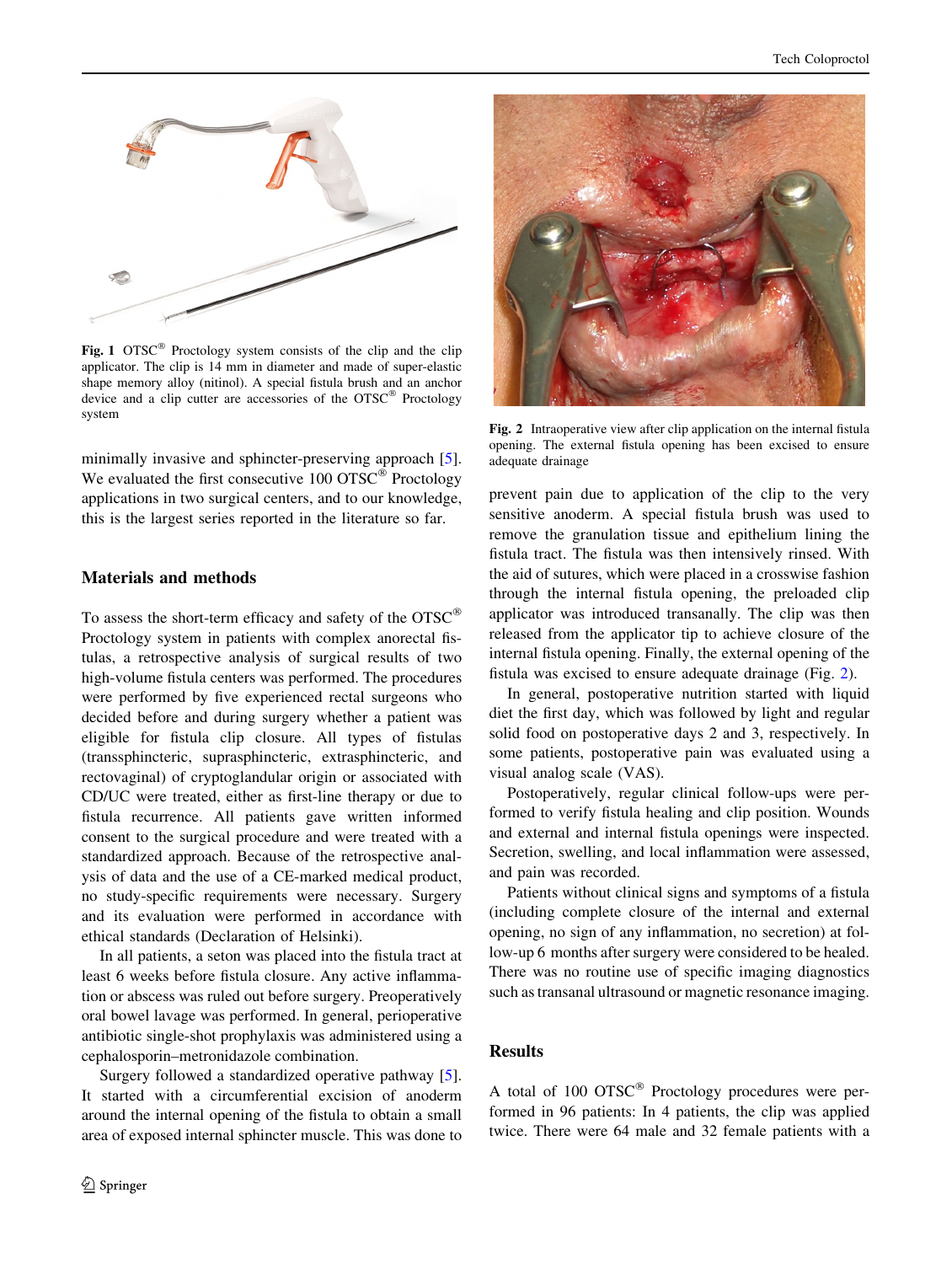mean age of 50 years (range 20–80 years). Fifty-five transsphincteric, 38 suprasphincteric, 2 extrasphincteric, and 5 rectovaginal fistulas were treated. In all but 11 fistulas (8 CD, 3 UC), the fistulas were of cryptoglandular origin. In 73 cases, the clip was used as first-line therapy, whereas in 27 cases,  $OTSC^{\circledR}$  Proctology was applied in recurrent fistulas.

All operations were performed by five experienced colorectal surgeons over a period of almost 5 years (2011–2015) using the same surgical technique. The median operation time was 32 min (range 17–66 min). There were no major intraoperative technical problems regarding clip application. In 7 operations, clip application did not achieve adequate closure of the internal fistula opening. Therefore, the clip had to be removed by cutting the lateral hinges of the clip with a special  $OTSC^{\circledast}$  clip cutter allowing for atraumatic removal of the halved clip from the anorectum. Then, a new clip was applied.

In 10 of the last patients included in the analysis, postoperative pain was assessed using a visual analog scale (VAS)  $(0 =$  worst pain,  $10 =$  least pain). The mean VAS score was 3 (range 0–4) on the evening of surgery, 2 (range 0–6) on postoperative day 1, 2 (range 0–8) on postoperative day 2, and 1 (range 0–2) on postoperative day 3. All patients, including the remaining 90 patients without VAS evaluation, found the postoperative pain was well controlled with standard pain medication (ibuprofen, paracetamol, or metamizole). Patients were discharged home on the third ( $n = 7$ ) and fourth ( $n = 3$ ) postoperative days.

After 18 procedures, the clip spontaneously detached too early between 3 days and 4 weeks postoperatively, leading to fistula persistence in 12 (67 %) of these cases. Recurrent fistulas were associated with a higher likelihood of early clip loss, since in 8 of these 18 procedures (44 %), recurrent fistulas were treated (vs. 27 % overall rate of recurrent fistulas in the analysis).

The results of 99 clip applications were analyzed, since 1 patient was lost to follow-up. On examination 6 months after surgery, 65 % of patients had no clinical signs or symptoms of their previous fistula and were considered healed. When the clip was used as first-line therapy, the healing rate was 79 %, whereas in recurrent fistulas the success rate was 26 %. The healing rates of transsphincteric, suprasphincteric, extrasphincteric, and rectovaginal fistulas were 61, 74, 100, and 20 %, respectively. In CD and UC, use of  $OTSC^{\circledast}$  Proctology was successful in 45 % of cases.

At follow-up 6 months after surgery, we attempted to assess whether the clip was still in place. The clip was clearly detectable in only 15 patients, as it was partly visible or palpable. However, these findings did not exclude spontaneous clip loss in all other cases, as scar

tissue covering the clip and its flat design may hinder its identification.

In 6 cases, the clip had to be removed due to failed fistula healing requiring further surgical treatment. In another 8 cases, the clip was explanted under short-acting general anesthesia despite fistula healing: in 1 case due to pain, in 2 cases because of clip dislocation into the anal canal, in 2 cases because of secretion and wound-healing problems, in 1 patient due to slight discomfort, and in another 2 cases at the patient's request without subjective and clinical problems. For this purpose, the clip was carefully freed from the covering mucosa and granulation tissue. The lateral hinges of the clip were cut with the special  $OTSC^{\circledast}$  clip cutter to allow removal of the clip.

### **Discussion**

Anal fistulas usually develop as a result of chronic anorectal suppuration. In general, they are associated with secretion, hygienic problems, and pain, leading to impaired quality of life and work incapacity. The therapeutic management of fistulas is always surgical and has a twofold objective: eliminating suppuration while preserving sphincter function. Superficial fistulas, such as submucosal or intersphincteric fistulas, can be cured by simple excision of the fistula tract, a fistulectomy. High transsphincteric, extrasphincteric, or suprasphincteric are not suitable for removal as cutting would destroy the sphincter muscle, leading to fecal incontinence. To minimize the risk of intraoperative sphincter damage, new minimally invasive techniques have been developed in recent years, including the  $OTSC^{\circledR}$  Proctology clip device. It is derived from the endoscopic OTSC® system, which has proven to be a valuable tool in endoscopic interventions for hemostasis, for the closure of leaks, fistulas, and the transgastric access in natural orifice translumenal endoscopic surgery (NOTES) procedures [\[6–10\]](#page-5-0). The current literature reveals a mean success rate of clip treatment for leaks and fistulas of 76–84 % [[7,](#page-5-0) [9,](#page-5-0) [10](#page-5-0)]. The principle of  $OTSC^{\circledR}$  Proctology for the treatment of anorectal fistula is the effective and durable closure of the internal fistula opening, while sufficient drainage via the external fistula opening allows healing of the fistula tract. In that respect, the principle of action is much like that of advancement flaps [\[11](#page-5-0)]. However, conventional sutures placed at the internal fistula opening allow a possible reopening of the fistula tract if the captured tissue changes after surgery, for example due to fibrotic shrinking. The super-elastic nitinol clip adapts to changes in the tissue and maintains constant compression on the internal fistula opening to achieve permanent closure.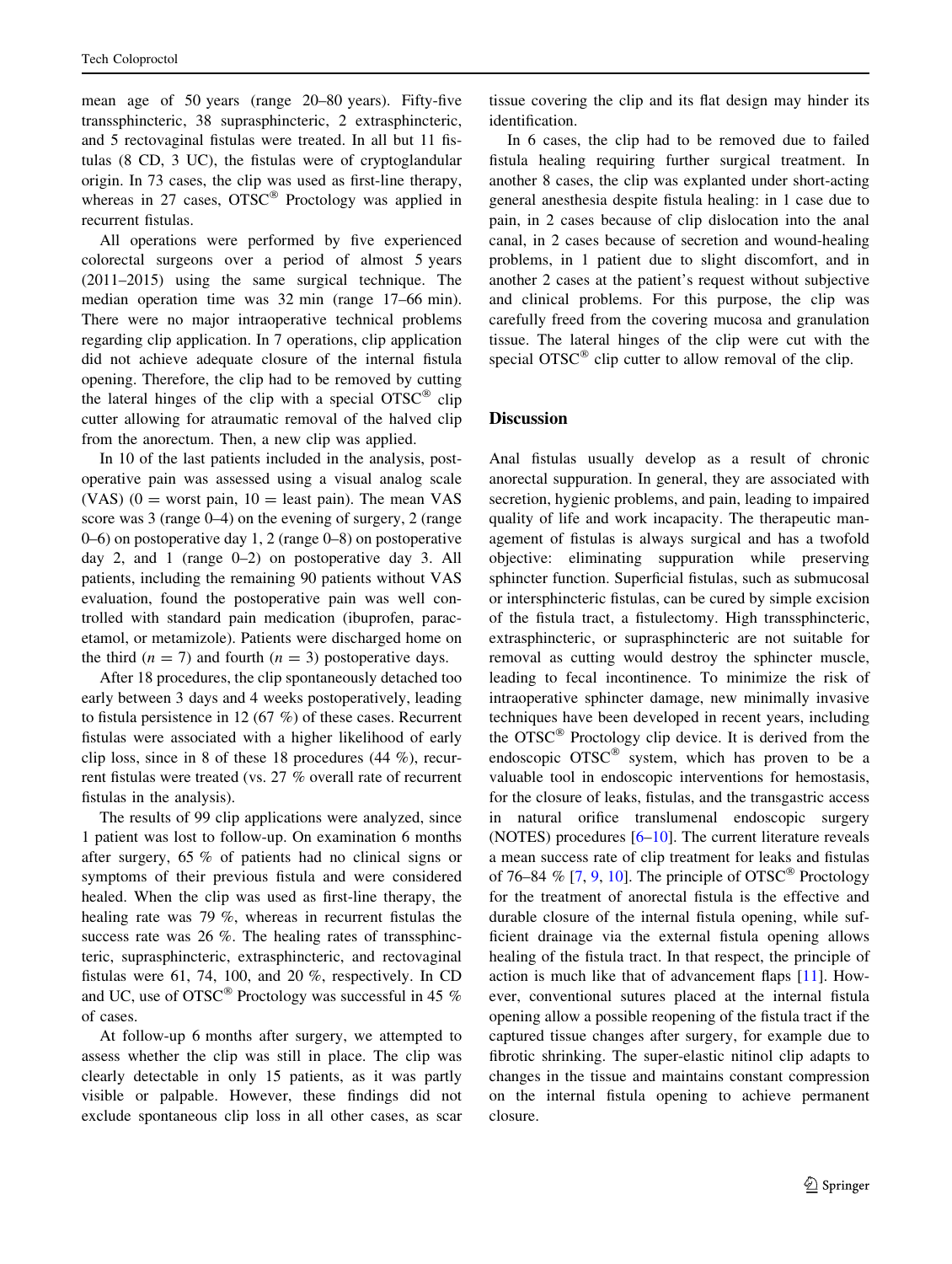| <b>Authors</b>                           | Number of patients and types of<br>fistulas treated                                                                    | Healing rate<br>(follow-up)                                    | Intraoperative<br>technical<br>problems | Postoperative pain                                                        | Major complications                                                             |
|------------------------------------------|------------------------------------------------------------------------------------------------------------------------|----------------------------------------------------------------|-----------------------------------------|---------------------------------------------------------------------------|---------------------------------------------------------------------------------|
| Prosst<br>et al. $\lceil 5 \rceil$       | $n = 20$ cryptoglandular fistulas (no<br>Crohn's disease, no rectovaginal,<br>and no recurrent fistulas)               | 90 % (FU<br>6 months)                                          | None                                    | 90 % none, 10 % slight<br>anal discomfort                                 | None                                                                            |
| Mennigen<br>et al.<br>$\lceil 11 \rceil$ | $n = 10$ cryptoglandular (40 %),<br>Crohn's disease $(60 \%)$ (all<br>recurrent fistulas, no rectovaginal<br>fistulas) | 70 % (median FU<br>$230.5$ days;<br>range<br>$156 - 523$ days) | None                                    | 70 % none, 30 % slight<br>anal discomfort and<br>soiling                  | None                                                                            |
| Gautier<br>et al.<br>$[13]$              | $n = 17$ cryptoglandular (35 %),<br>Crohn's disease $(35 \%)$ ,<br>rectovaginal fistulas $(41\%)$                      | 12 % (median FU<br>4 months; range<br>$2-7$ months)            | None                                    | $35\%$ no or minimal<br>pain, 29 % moderate<br>pain, 35 % intense<br>pain | 76 % primary technical<br>failure, $65%$ clip<br>migration, 53 $%$<br>abscesses |

**Table 1** Studies on anal fistula closure using the  $OTSC^{\circledR}$  Proctology system

FU follow-up

 $OTSC^{\circledast}$  Proctology was validated initially in a porcine model, ensuring efficacy and safety of this new device [\[12](#page-5-0)]. Thereafter, it was evaluated in a prospective, non-randomized, bicenter pilot study on 20 patients with transsphincteric and suprasphincteric fistulas [[5\]](#page-5-0) (Table 1). There were no intraoperative technical or surgical complications. Postoperatively no patient reported intolerable discomfort or a sensation of a foreign body in the anal region. At 6 months after surgery, 18 (90 %) patients had no clinical signs or symptoms of fistula and were considered healed, whereas in 2 the fistula persisted. In 13 (72 %) of these 18 patients, the clip was still in place without causing problems, whereas in 3 patients, the clip had spontaneously detached. In the 2 remaining patients, it was necessary to remove the clip due to discomfort and delayed wound healing.

A retrospective single-center study assessed 10 patients with refractory fistulas treated with  $OTSC^{\circledR}$  Proctology [\[11](#page-5-0)] (Table 1). The etiology of the fistulas was cryptoglandular in 4 patients and CD in 6 patients. The surgical procedure was successful in all patients. Reported postoperative pain was comparable to that experienced after other types of fistula surgery. Seven patients did not sense the presence of the clip, and 3 patients (30 %) had symptoms that were easy to tolerate, such as slight anal discomfort and soiling. Permanent fistula closure was achieved in 6 patients (70 %) within a median time of 72 days. There were 3 failures (30 %) due to spontaneous clip loss in 2 cryptoglandular and 1 fistula associated with CD.

In a French retrospective study on 17 patients, a very low healing rate of 12 % after clip surgery was found [[13\]](#page-5-0) (Table 1). Numerous postoperative complications were reported, such as early clip detachment in 65 % of the patients, primary technical failure with persistent discharge after surgery in 76 %, postoperative pain in 65 %, and abscesses in 53 %. However, the study suffers from a number of relevant shortcomings [\[14](#page-5-0)]. The heterogeneous population of patients with 41 % rectovaginal fistulas and 35 % CD associated was not ideal to study the initial experience with this new device. Only 35 % of the patients suffered from typical cryptoglandular anal fistula, which should be the main indication for  $OTSC^{\circledast}$  Proctology. In addition, the high complication rate indicates that the clip was apparently not been properly placed during surgery or that the orifice may have been too large or anatomically unsuitable to be closed by clips. If primary closure is not achieved, infectious and inflammatory complications of the fistula are unavoidable. The study demonstrates that patient selection and experience are of major importance. Although clip surgery appears to be simple and fast, it should be restricted to experienced rectal surgeons who are familiar with all aspects of fistula surgery.

These new data on 100 clip procedures are, as far as we know, the largest collection of patients consecutively treated with OTSC<sup>®</sup> Proctology.

The transanal clip procedure was fast and easy to perform in experienced hands. In 93 % of procedures, the clip reliably closed the internal fistula opening already after the first application. Clip malplacement with inadequate fistula closure requiring clip removal and application of a new clip occurred in only 7 procedures.

With an overall healing rate of 65 % and a success rate of 79 % for first-line fistula treatment, the clip achieves results at least as good as established surgical techniques like the advancement flap procedure and the fistulectomy with primary sphincter reconstruction. Moreover, this is done without traumatizing the sphincter muscle and without the risk of fecal incontinence, even if surgery fails. When compared to another sphincter-preserving minimally invasive technique, the fistula plug, which renders a maximal healing rate of 50–60 %, OTSC<sup>®</sup> Proctology obviously achieves better results [[1\]](#page-4-0).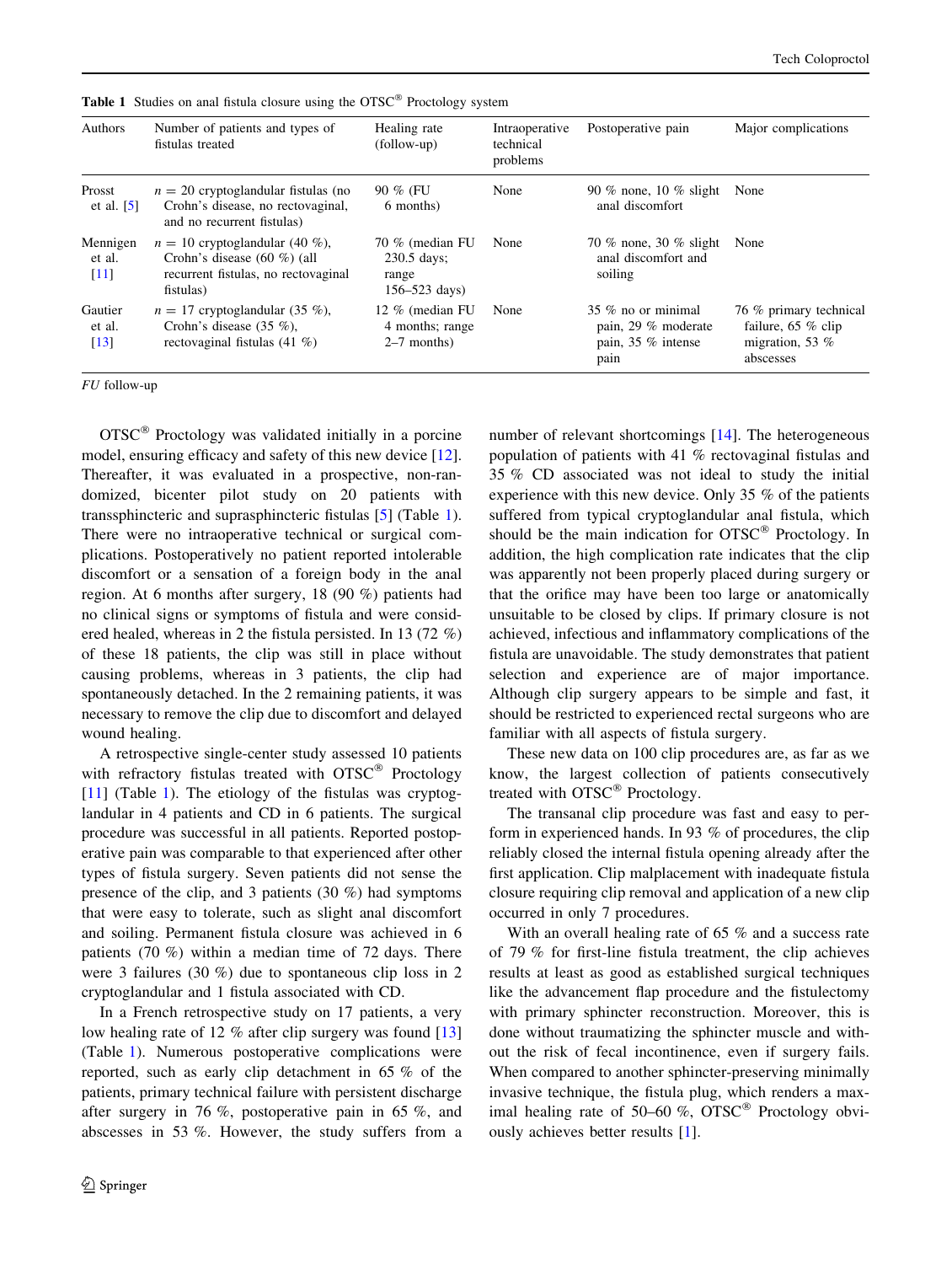<span id="page-4-0"></span>Our success rate of 26 % for recurrent fistulas was significantly lower than that reported in the previously mentioned study by Mennigen et al. [[11\]](#page-5-0), presumably due to the use of the clip as final salvage therapy in extremely complicated cases in which various prior procedures had failed.

In CD and UC fistula closure procedures, success rates are generally lower than in procedures treating cryptoglandular fistulas. Therefore, the healing rate of 45 % with  $OTSC^{\circledR}$  Proctology is meeting expectations. The healing rate of 20 % for rectovaginal fistulas suggests that the clip may not be the ideal treatment for these types of fistula. However, given the low number of cases treated  $(n = 5)$ , further data are required to make recommendations.

One relevant risk factor for persistence of the fistula is early clip detachment. As seen in our analysis, clip loss within the first 4 weeks was associated with a persistence rate of 67 %. The earlier clip loss occurred, the more likely fistula healing was to fail. Surgery of recurrent fistulas was related to a higher likelihood of spontaneous clip detachment than operations on previously untreated fistulas.

Postoperative clip removal is a rare event; however, when required, a short procedure under anesthesia is needed. In our evaluation, clip removal was performed in 6 of 14 cases due to failed fistula healing during revisional surgery. In 6 of the remaining 8 cases, clip removal was necessary because of procedural problems, such as slight discomfort, secretion, wound-healing problems, clip dislocation, and pain despite fistula healing. Two patients requested clip removal although they did not have subjective or clinical problems.

It is not yet clear how to deal with the clip after successful healing of the fistula, as long-term data are limited. On the one hand, one might speculate that the clip could impair the anal sphincter in the long run and lead to foreign body problems. On the other hand, the clip is often buried under mucosa or scar tissue, and its removal might be traumatic or even reopen the fistula [\[11](#page-5-0)]. As nitinol is biocompatible material, the clips can be left in place as long as they remain flat in the surrounding tissue. In our opinion, there is no general need to remove the clip after a certain period of time. Only when the clip induces problems or if it is the patient's request, we explant the clip.

The compression maintained by the  $OTSC^{\circledR}$  Proctology clip raises critical questions and concerns about potential pain in the narrow anorectum with its highly sensitive anoderm. In our analysis, postoperative pain and pain medication did not exceed levels recorded after other fistula surgery. This can be explained by the design of the clip: The curved shape of the clip allows its alignment to the anorectum, and it lies flat within the mucosal surface without causing pressure on or damage to the opposite anorectal wall. Additionally, one step in the procedure is the excision of a circular area of anoderm

around the internal fistula opening to avoid placing the clip on the anoderm rather than on the internal sphincter muscle [[5\]](#page-5-0). As assessed by the VAS in some patients, these measures are sufficient to avoid intolerable pain and discomfort after surgery. Complaints can be handled with intravenous and oral analgesics for a few days, allowing hospital discharge normally 3–4 days after surgery without appreciable pain.

The necessity of oral bowel preparation, perioperative antibiotics, and gradual introduction of a normal diet postoperatively after the clip procedure has not been assessed so far. Although there is no fundamental proof of a benefit, we routinely applied these precautions in order to minimize any procedure-related risk. Further experience with the clip technique will reveal whether these measures can be abandoned.

## **Conclusions**

Analysis of these first consecutive 100 cases of anorectal fistula closure using the  $OTSC^{\circledast}$  Proctology system showed that the technique provides good short-term results as firstline treatment for complicated cryptoglandular fistulas. As it is a sphincter-sparing approach, it may even be superior to established but more invasive procedures. Due to the small number of patients with rectovaginal and IBD-associated fistulas, the potential of OTSC Proctology for these indications still has to be determined. Recurrent fistulas represent a challenge for the OTSC<sup>®</sup> Proctology procedure.  $OTSC^{\circledast}$  Proctology is a safe, effective, sphincter-sparing, and minimally invasive procedure with postoperative pain comparable to other types of fistula surgery.

#### Compliance with ethical standards

Conflict of interest Ruediger L. Prosst has advised Ovesco Endoscopy AG in regulatory affairs and product development. The author did not receive any direct payments or gratifications. Andreas K. Joos has no conflict of interest to declare.

Ethical approval Surgery and its evaluation were performed in accordance with ethical standards and with the 1964 Helsinki Declaration and its later amendments or comparable ethical standards.

Informed consent Because of the retrospective analysis of data and the use of a CE-marked medical product, no study-specific requirements (formal consent) were necessary.

#### References

- 1. Köckerling F, Alam NN, Narang SK, Daniels IR, Smart NJ (2015) Treatment of fistula-in-ano with fistula plug—a review under special consideration of the technique. Front Surg 2:55
- 2. Wilhelm A (2011) A new technique for sphincter-preserving anal fistula repair using a novel radial emitting laser probe. Tech Coloproctol 15:445–449